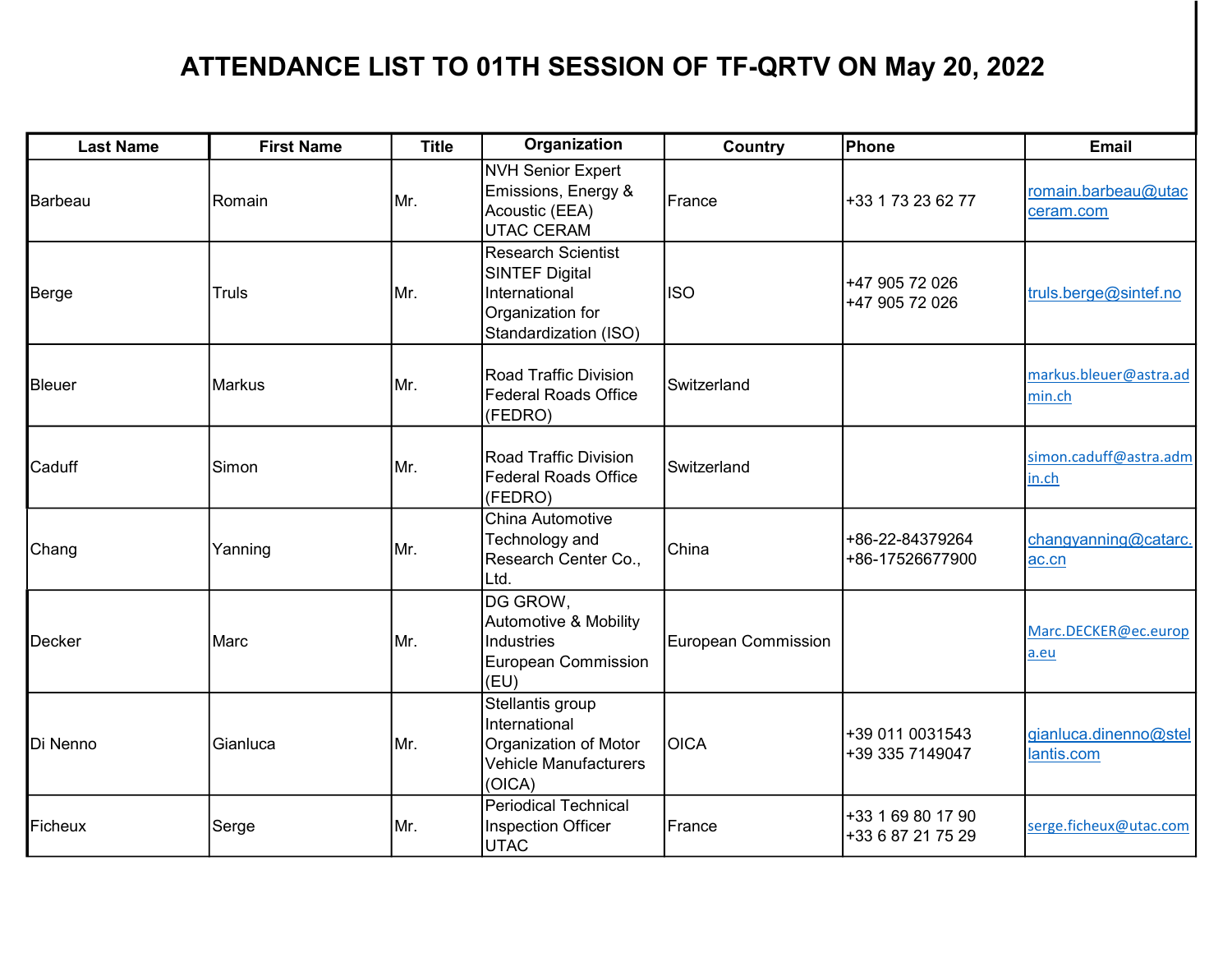| Grau     | Lukas      | Mr.  | Regulation coordinator<br>(VKO) noise<br><b>Technical regulations</b><br>whole vehicle / safety<br>(ETB/1) Volkswagen<br>Organization of Motor<br><b>Vehicle Manufacturers</b><br>(OICA) | <b>OICA</b> |                  | lukas.grau@volkswage<br>n.de      |
|----------|------------|------|------------------------------------------------------------------------------------------------------------------------------------------------------------------------------------------|-------------|------------------|-----------------------------------|
| Gruber   | Andreas    | Mr.  | Technical regulations for<br>the entire vehicle /<br>safety<br>Audi AG International<br>Organization of Motor<br><b>Vehicle Manufacturers</b><br>(OICA)                                  | <b>OICA</b> | +49 841 89 40790 | andreas3.gruber@audi<br><u>de</u> |
| Hauge    | Leo Heggem | Mr.  | <b>Research Scientist</b><br><b>SINTEF Digital</b><br>Committee member or                                                                                                                | Norway      |                  | Leo.Hauge@sintef.no               |
| Hirata   | Kouichi    | Mr.  | <b>JASIC</b><br>Japan Automobile<br><b>Standards</b><br>Internationalization<br>Contor (IRClC)                                                                                           | Japan       | +81 3 5362 7751  | kouichi.hirata@udtruck<br>s.com   |
| Hozu     | Hiroyuki   | Mr.  | Director of NTSEL<br>Geneva Office<br>National Traffic Safety<br>and Environment<br>Laboratory (NTSEL)                                                                                   | Japan       | +81 422 41 34 05 | houzu@ntsel.go.jp                 |
| Hughes   | Will       | Mr.  | <b>Vehicle Certification</b><br>Agency (VCA)<br>UK Department for<br>Transport                                                                                                           | UK          | +44 7850 542733  | Will.Hughes@vca.gov.uk            |
| Ichikawa | Michiyo    | ۱Mr. | Committee member of<br><b>JASIC</b><br>Japan Automobile<br>Standards<br>Intrenationalization<br>Center (JASIC)                                                                           | Japan       |                  | michiyo ishikawa@jp.ho<br>nda     |
| Ito      | Takehiro   | Mr.  | Ministry of Land,<br>Infrastructure, Transport Japan<br>and Tourism (MLIT)                                                                                                               |             |                  | itoh-t573c@mlit.go.jp             |
| Jonasch  | Roland     | Mr.  | Motor Vehicle Safety<br>Directorate<br>Transport Canada /<br>Government of Canada                                                                                                        | Canada      |                  | roland.jonasch@tc.gc.<br>ca       |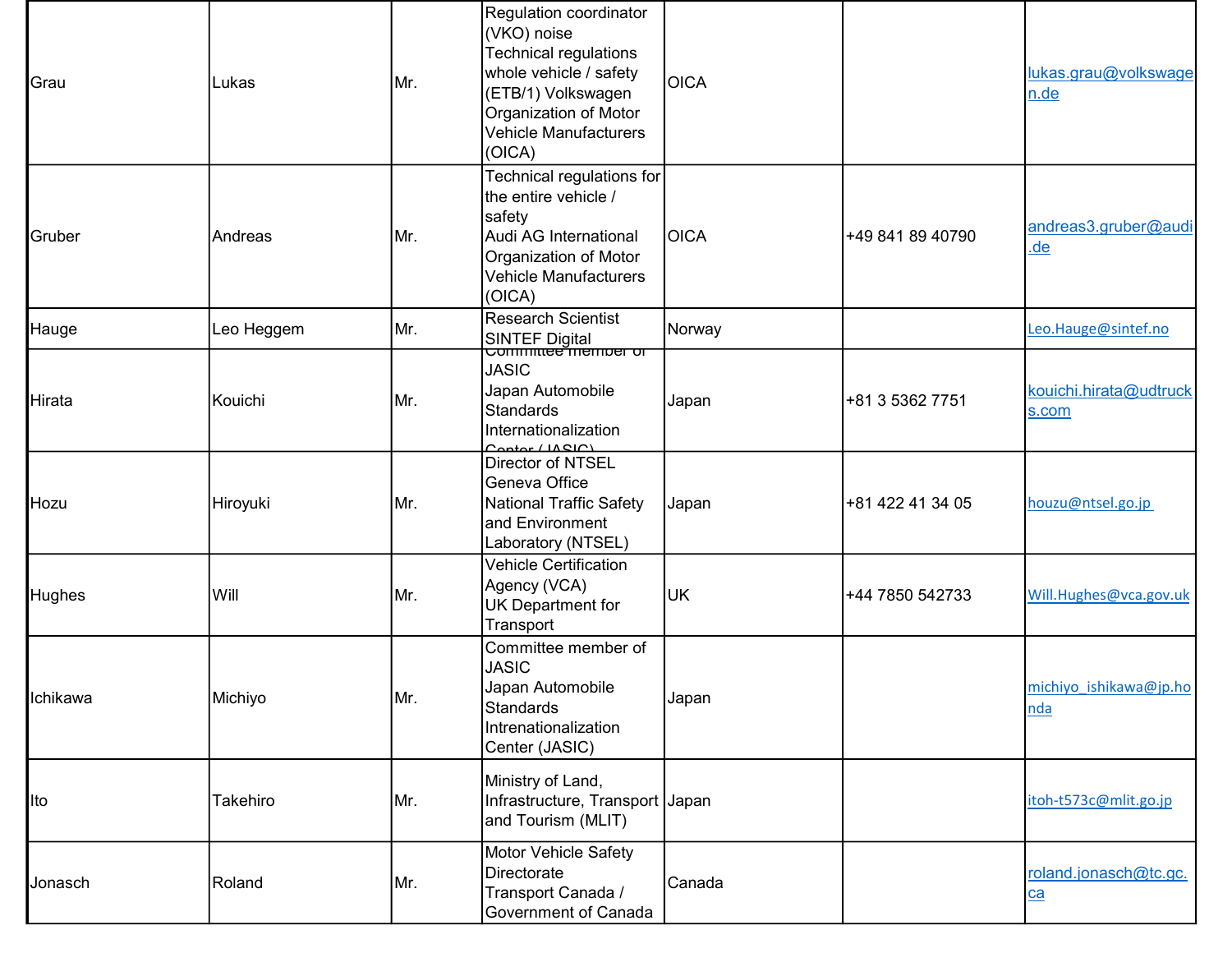| Karanth        | Nagesh Voderahobli      | Mr. | Senior Deputy Director,<br>NVH Lab. & CAE Lab.<br>The Automotive<br>Research Association of<br>India                                             | India       | +91 20 30 23 14 82, 14<br> 80            | karanth.nvh@araiindia<br>.com             |
|----------------|-------------------------|-----|--------------------------------------------------------------------------------------------------------------------------------------------------|-------------|------------------------------------------|-------------------------------------------|
| Kato           | Koji                    | Mr. | Japan Automobile<br><b>Standards</b><br>Internationalization<br>Center (JASIC)                                                                   | Japan       | +81 3 5362 7751                          | koji kato ab@mail.toy<br>ota.co.jp        |
| Kawamura       | Shigeo                  | Mr. | Ministry of Land,<br>Infrastructure, Transport Japan<br>and Tourism (MLIT)                                                                       |             |                                          | kawamura-<br>s55ya@mlit.go.jp             |
| Labza          | <b>Rainhold Clemens</b> | Mr. | Hyundai<br>International<br>Organization of Motor<br><b>Vehicle Manufacturers</b><br>(OICA)                                                      | OICA        | +49 614 27 89 96 42<br>+49 170 831 45 43 | rlabza@hyundai-<br>europe.com             |
| Levet          | <b>Mike</b>             | Mr. | <b>International Vehicle</b><br>Standards,<br>UK Department for<br>Transport                                                                     | <b>UK</b>   | 7811828548                               | Mike.Levet@dft.gov.uk                     |
| <b>Miles</b>   | David                   | Mr. | <b>Head of Vehicle</b><br><b>Environment Team</b><br><b>UK Department for</b><br>Transport                                                       | UK          | +44 7966 511900                          | david.miles@dft.gsi.go<br>v.uk            |
| Moore          | Douglas                 | Mr. | Staff Project Engineer,<br>International<br>Organization for<br>Standardization (ISO)                                                            | <b>ISO</b>  | +1 248 930 7613                          | douglas.b.moore@gm.<br>com                |
| <b>Neuhaus</b> | Klaus                   | Mr. | Porsche AG<br>International<br>Organization of Motor<br><b>Vehicle Manufacturers</b><br>(OICA)                                                   | OICA        | +491709112186                            | klaus.neuhaus@porsc<br>he.de              |
| Pardo          | Louis-Ferdinand         | Mr. | Expert NVH Life on<br>Board;<br><b>Renault Group</b><br>Guyancourt;<br>International<br>Organization of Motor<br>Vehicle Manufacturers<br>(OICA) | <b>OICA</b> |                                          | louis-<br>ferdinand.pardo@renaul<br>t.com |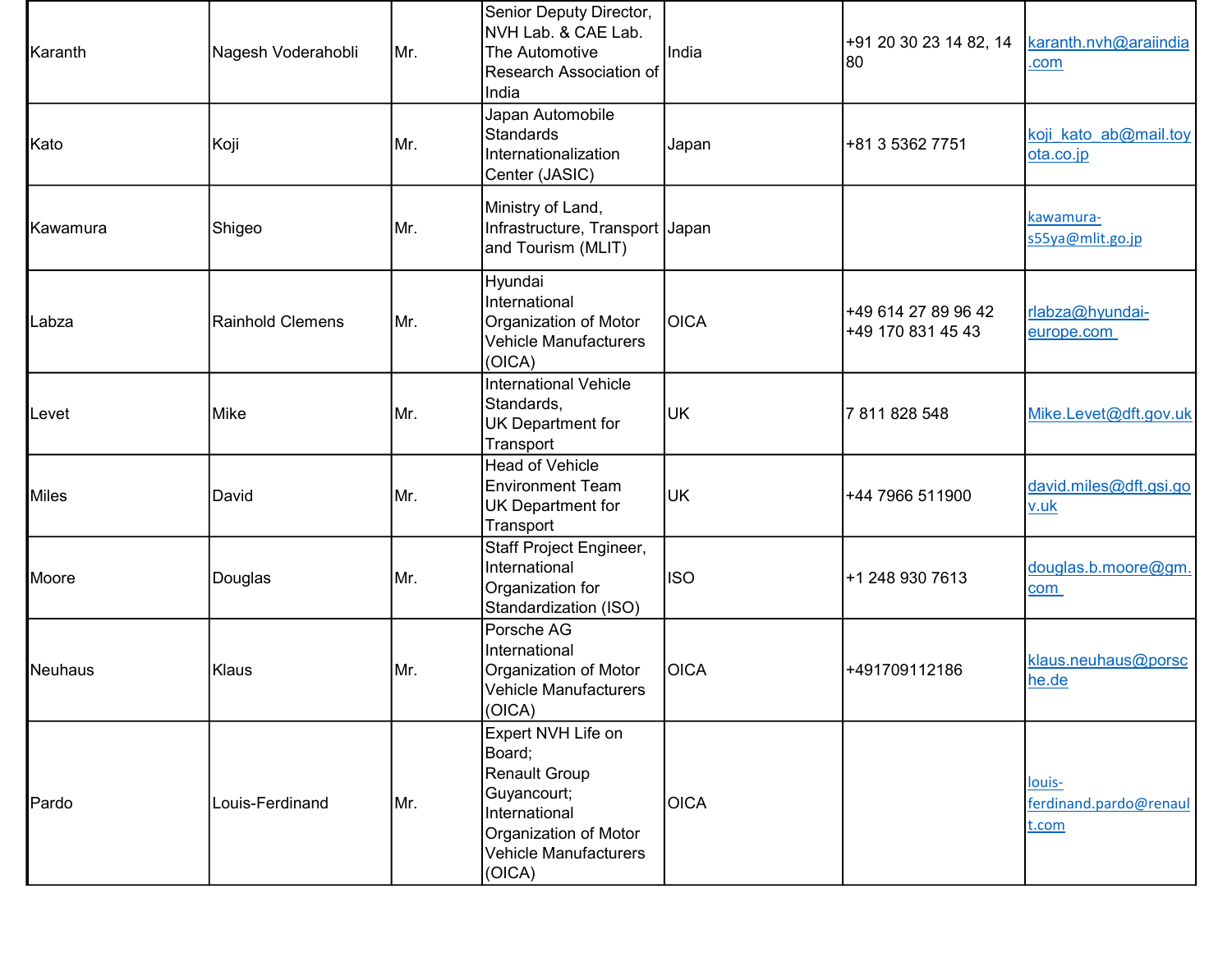| Sakamoto   | Ichiro        | Mr.  | Director of NTSEL<br>Geneva Office<br><b>National Traffic Safety</b><br>and Environment<br>Laboratory (NTSEL)                                                             | Japan                       |                    | i-saka@ntsel.go.jp'                                                    |
|------------|---------------|------|---------------------------------------------------------------------------------------------------------------------------------------------------------------------------|-----------------------------|--------------------|------------------------------------------------------------------------|
| Schindele  | <b>Tobias</b> | Mr.  | NVH Engineer,<br>Faurecia<br>European Association of CLEPA/MEMA/JAPIA<br>Automotive Suppliers<br>(CLEPA/MEMA/JAPIA)                                                       |                             | +49 821 4103 561   | tobias.schindele@faur<br>ecia.com;<br>tobias.schindele@forvi<br>a.com; |
| Schmidt    | Stephan       | Mr.  | <del>Graz Oniversity or</del><br>Technology<br>Institute of<br>Thermodynamics and<br>Sustainable Propulsion<br>$C$ <i>vetome</i> $ITNIA$                                  | Guest<br>Independent expert |                    | Schmidt@ivt.tugraz.at                                                  |
| Schüttler  | <b>Bernd</b>  | Mr.  | Assistant to Head of<br><b>Division</b><br>Federal Ministry of<br>Transport, Building and<br>Digital Infrastructure<br>Committee member or                                | Germany                     | +49 2289 9300 7642 | bernd.schuettler@bmv<br>.bund.de                                       |
| Shirahashi | Yoshihiro     | Mr.  | JASIC,<br>Japan Automobile<br><b>Standards</b><br>Internationalization<br>Context (IAC)                                                                                   | Japan                       | +81 3 5362 7751    | wt517274vj@kanagawa-<br>u.ac.jp                                        |
| Silvani    | Françoise     | Mrs. | <b>Vehicle Technical</b><br>Regulation Leader,<br><b>Renault Group</b><br>Guyancourt,<br>International<br>Organization of Motor<br><b>Vehicle Manufacturers</b><br>(OICA) | <b>OICA</b>                 | +33 6 26 18 04 30  | francoise.silvani@rena<br>ult.com                                      |
| Sjøvold    | Jannicke      | Mrs. | Senior Engineer<br>Norwegian Public Roads Norway<br>Administration                                                                                                        |                             | +47 915 02 030     | jannicke.sjovold@vegv<br>esen.no                                       |
| Solhkonan  | Shervin       | Mr.  | Senior Engineer<br>Scania CV AB<br>International<br>Organization of Motor<br><b>Vehicle Manufacturers</b><br>(OICA)                                                       | <b>OICA</b>                 | +46 8 553 82950    | shervin.solhkonan@sc<br>ania.com                                       |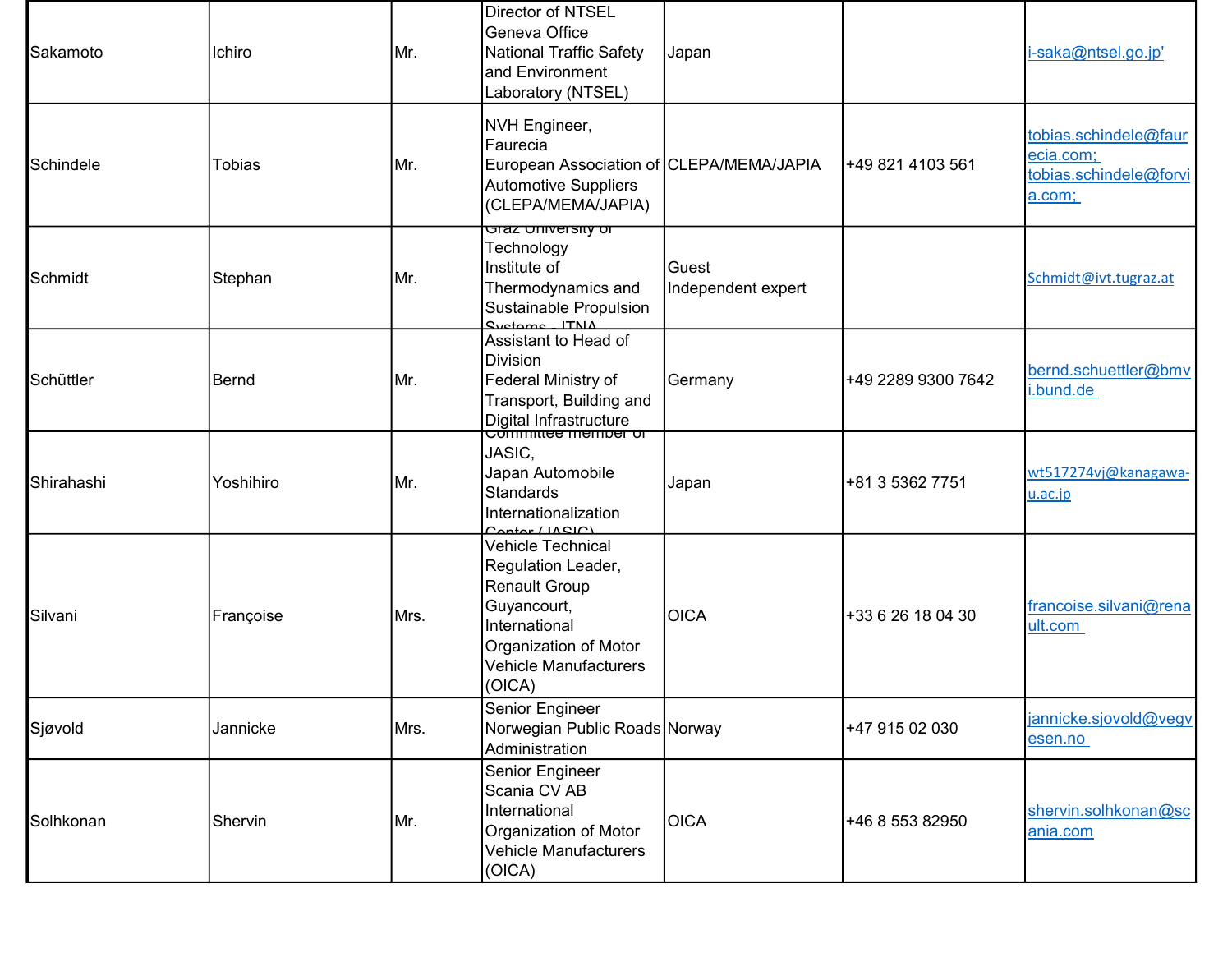| Sugiura    | Naokazu          | Mr. | Committee member or<br><b>JASIC</b><br>Japan Automobile<br><b>Standards</b><br>Intrenationalization<br>Context  | Japan       |                                            | naokazu.sugiura.j2v@jpg<br>r.denso.com             |
|------------|------------------|-----|-----------------------------------------------------------------------------------------------------------------|-------------|--------------------------------------------|----------------------------------------------------|
| Tsokolis   | <b>Dimitrios</b> | Mr. | International<br>Organization of Motor<br><b>Vehicle Manufacturers</b><br>(OICA)                                | <b>OICA</b> | +32 2 745 3639                             | Dimitrios.Tsokolis@toy<br>ota-europe.com           |
| Tsuburai   | Yoshihisa        | Mr. | Section Chief, JASIC,<br>Japan Automobile<br><b>Standards</b><br>Internationalization<br>Center (JASIC)         | Japan       | +81 3 5362 7751                            | tsuburai@jasic.org                                 |
| Volkenborn | <b>Dirk</b>      | Mr. | Daimler<br>International<br>Organization of Motor<br><b>Vehicle Manufacturers</b><br>(OICA)                     | <b>OICA</b> | +49 (0)7031- 90 46748<br>+49 160 86 120 86 | dirk.volkenborn@merce<br>des-benz.com              |
| Wada       | Masayuki         | Mr. | Committee member of<br>JASIC,<br>Japan Automobile<br><b>Standards</b><br>Internationalization<br>Center (JASIC) | Japan       |                                            | m-<br>wada@mail.nissan.co.jp                       |
| Wakata     | Naruhisa         | Mr. | Committee member of<br>JASIC,<br>Japan Automobile<br><b>Standards</b><br>Internationalization<br>Center (JASIC) | Japan       | +81 3 5362 7751                            | wakatan@yamaha-<br>motor.co.jp                     |
| Weiss      | Wolfgang         | Mr. | Audi AG International<br>Organization of Motor<br>Vehicle Manufacturers<br>(OICA)                               | <b>OICA</b> | +49 152 58 832262                          | Wolfgang. Weiss@audi.d<br>e                        |
| Wessely    | Werner           | Mr. | Audi AG International<br>Organization of Motor<br><b>Vehicle Manufacturers</b><br>(OICA)                        | <b>OICA</b> | +49 841 89 760980                          | Werner. Wessely@audi.d<br>$\underline{\mathsf{e}}$ |
| Wheatley   | Oliver           | Mr. | <b>Vehicle Certification</b><br>Agency (VCA)<br><b>UK Department for</b><br>Transport                           | <b>UK</b>   |                                            | oliver.wheatley@vca.gov<br>.uk                     |